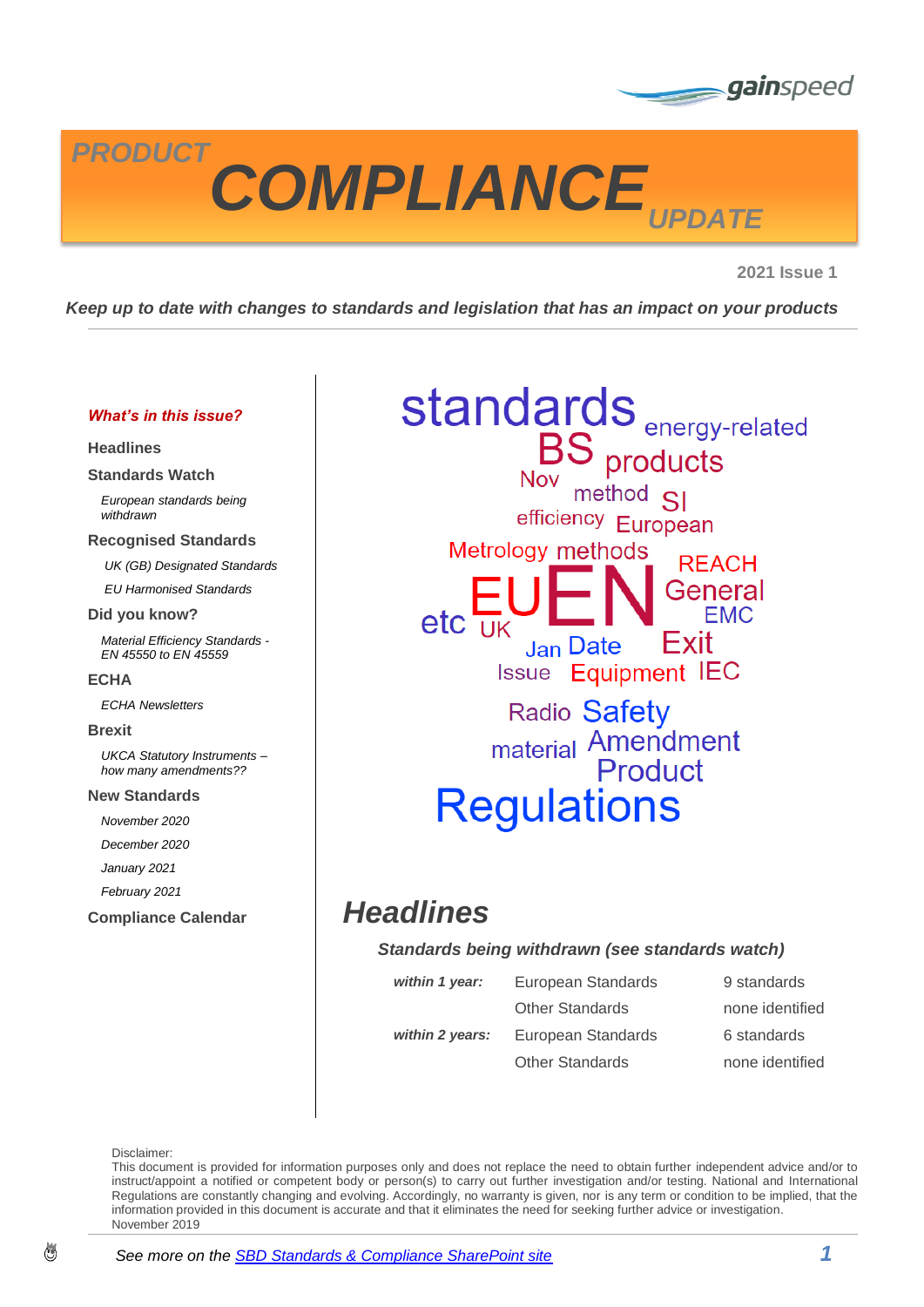

# <span id="page-1-0"></span>*Standards Watch*

Changes to standards and EU Directives that impact on product compliance



# <span id="page-1-1"></span>*European standards being withdrawn*

European harmonised standards are regularly updated!! Care should be taken to make sure product compliance is kept up to date The following standards are being withdrawn, at which time they will no longer provide a presumption of conformity for CE marking or UKCA marking:

## *Within 12 months*

| Date        | Old standard              | <b>Subject</b> | New standard              |
|-------------|---------------------------|----------------|---------------------------|
| 27 May 2021 | EN 61010-2-201:2013       | <b>LVD</b>     | EN IEC 61010-2-201:2018   |
| 31 Aug 2021 | ETSI EN 301 489-1 V2.1.1  | <b>EMC</b>     | ETSI EN 301 489-1 V2.2.3  |
| 14 Sep 2021 | EN 60204-1:2006 + A1:2009 | Machinery      | EN 60204-1:2018           |
| 31 Oct 2021 | ETSI EN 300 328 V2.1.1    | Radio          | ETSI EN 300 328 V2.2.2    |
| 18 Nov 2021 | EN 50581:2012             | <b>RoHS</b>    | EN IEC 63000:2018         |
| 14 Jan 2020 | EN 62474:2012             | <b>RoHS</b>    | EN IEC 62474:2019         |
| 22 Feb 2022 | EN 61010-1:2010           | <b>LVD</b>     | EN 61010-1:2010 + A1:2019 |
|             | EN 61000-6-1:2007         | <b>EMC</b>     | EN IEC 61000-6-1:2019     |
|             | EN 61000-6-2:2005         |                | EN IEC 61000-6-2:2019     |

#### *Within 2 years*

| Date        | Old standard              | <b>Subject</b> | <b>New standard</b>       |
|-------------|---------------------------|----------------|---------------------------|
| 01 Mar 2022 | EN 61000-3-2:2014         | <b>EMC</b>     | EN IEC 61000-3-2:2019     |
| 12 Apr 2022 | EN 60730-1:2011           | <b>LVD</b>     | EN 60730-1:2016 + A1:2019 |
|             | EN 60730-1:2016           |                |                           |
| 20 Sep 2022 | EN 61000-6-4:2007+A1:2011 | <b>EMC</b>     | EN IEC 61000-6-4:2019     |
| 26 Nov 2022 | EN 62430:2009             | Eco Design     | EN IEC 62430:2019         |
| 27 Nov 2022 | EN 55011:2016 + A1:2017   | <b>EMC</b>     | EN 55011:2016 + A11:2020  |

Note: Expiry dates are those in the standards, and may be different to the dates in the OJEU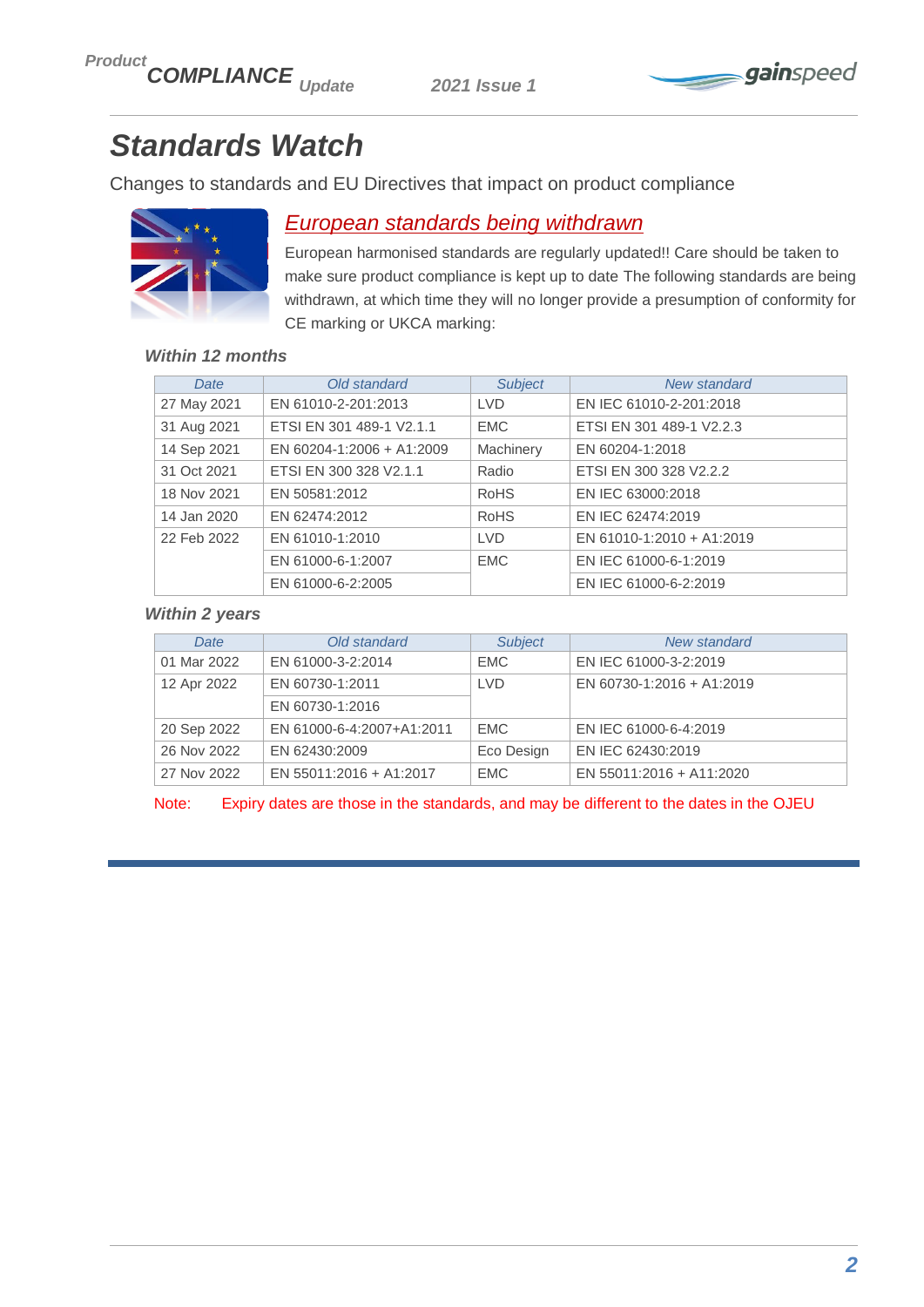

# <span id="page-2-0"></span>*Recognised Standards*

Key standards supporting conformity declarations



# <span id="page-2-1"></span>*UK (GB) Designated Standards*

Published on the GOV.UK website and giving presumption of conformity with the essential requirements of the relevant Regulations. <https://www.gov.uk/guidance/designated-standards>

|                                                                                                                        |         | <b>Original list</b> | Amendments |      |
|------------------------------------------------------------------------------------------------------------------------|---------|----------------------|------------|------|
| Reaulation                                                                                                             | Ref     | Date                 | Ref        | Date |
| Electromagnetic Compatibility Regulations                                                                              | 0007/21 | 01 Jan 2021          |            |      |
| Electrical Equipment (Safety) Regulations                                                                              | 0009/21 | 01 Jan 2021          |            |      |
| <b>Radio Equipment Regulations</b>                                                                                     | 0010/21 | 01 Jan 2021          |            |      |
| Supply of Machinery (Safety) Regulations                                                                               | 0015/21 | 01 Jan 2021          |            |      |
| Restriction of the Use of Certain Hazardous<br>Substances in Electrical and Electronic<br><b>Equipment Requlations</b> | 0037/21 | 01 Jan 2021          |            |      |



# <span id="page-2-2"></span>*EU Harmonised Standards*

Published in the Official Journal of the EU and giving presumption of conformity with the essential requirements of the relevant Directive.

|                                      | <b>Original list</b>         |             | Amendments      |             |  |
|--------------------------------------|------------------------------|-------------|-----------------|-------------|--|
| <b>Directive</b>                     | <b>OJEU Ref</b>              | Date        | <b>OJEU Ref</b> | Date        |  |
| <b>EMC</b>                           | 2018/C 246/01<br>06 Aug 2019 |             | (EU) 2019/1326  | 08 Aug 2019 |  |
|                                      |                              |             | (EU) 2020/660   | 15 May 2020 |  |
|                                      |                              |             | (EU) 2020/1630  | 03 Nov 2020 |  |
| <b>LVD</b>                           | 2018/C 326/02                | 14 Sep 2018 | (EU) 2019/1956  | 27 Nov 2019 |  |
| <b>RED</b>                           | 2018/C 326/04<br>14 Sep 2018 |             | (EU) 2020/167   | 06 Feb 2020 |  |
|                                      |                              |             | (EU) 2020/553   | 21 Apr 2020 |  |
| <b>Machinery</b><br><b>Directive</b> | 2018/C 092/01                | 09 Mar 2028 | (EU) 2019/436   | 19 Mar 2019 |  |
| <b>RoHS Directive</b>                | 2012/C 363/05                | 23 Nov 2012 | (EU) 2020/659   | 15 May 2020 |  |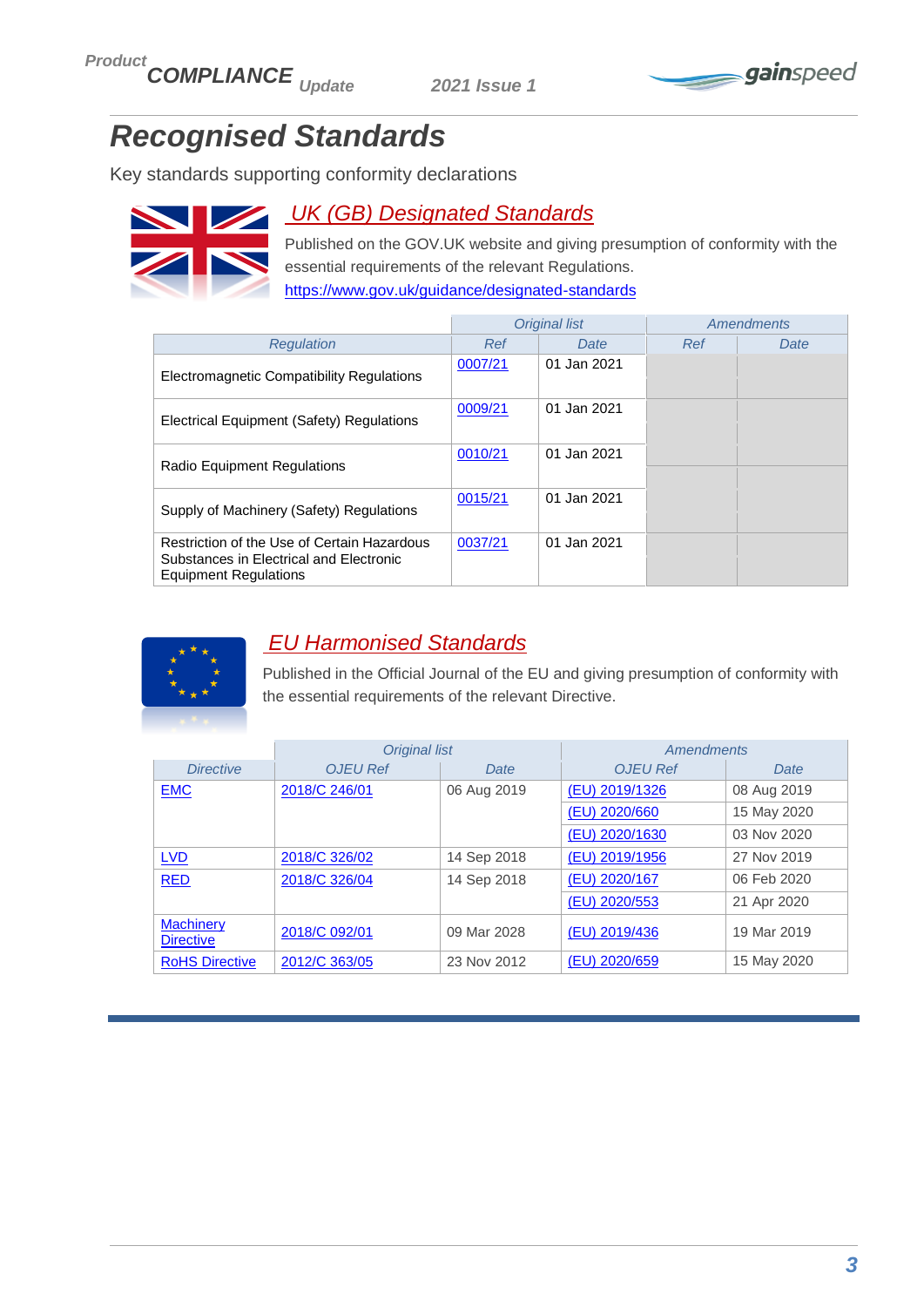

# <span id="page-3-0"></span>*Did you know?*

A reminder of things that already exist that may still be of use



# <span id="page-3-1"></span>*Material Efficiency Standards - EN 45550 to EN 45559*

This group of standards are general in nature and describe or define fundamental principles, concepts, terminology or technical characteristics to be used when producing product, or product-group, standards. They were developed to support the Energy Related Products Directive, [\(2009/125/EC\)](https://eur-lex.europa.eu/legal-content/EN/TXT/PDF/?uri=CELEX:32009L0125&from=EN).

Topics covered relate to the material efficiency aspects of a product, including:

- a) Extending product lifetime;
- b) Ability to reuse components or recycle materials from products at end-of-life;
- c) Use of reused components and/or recycled materials in products.

The standards are:

| Reference            | <b>Title</b>                                                                                              |
|----------------------|-----------------------------------------------------------------------------------------------------------|
| PD CLC/TR 45550:2020 | Definitions related to material efficiency                                                                |
| BS EN 45552:2020     | General method for the assessment of the durability of energy-related<br>products                         |
| BS EN 45553:2020     | General method for the assessment of the ability to remanufacture<br>energy-related products              |
| BS EN 45554:2020     | General methods for the assessment of the ability to repair, reuse and<br>upgrade energy-related products |
| BS EN 45555:2019     | General methods for assessing the recyclability and recoverability of<br>energy-related products          |
| BS EN 45556:2019     | General method for assessing the proportion of reused components in<br>energy-related products            |
| BS EN 45557:2020     | General method for assessing the proportion of recycled material content<br>in energy-related products    |
| BS EN 45558:2019     | General method to declare the use of critical raw materials in energy-<br>related products                |
| BS EN 45559:2019     | Methods for providing information relating to material efficiency aspects of<br>energy-related products   |

# <span id="page-3-2"></span>*ECHA*

Information from the European Chemicals Agency



## <span id="page-3-3"></span>*ECHA Newsletters*

A quarterly newsletter from the European Chemicals Agency.

- **[Issue 2, May 2019](https://newsletter.echa.europa.eu/home/-/newsletter/2/2019)**
- [Issue 3, September 2019](https://newsletter.echa.europa.eu/home/-/newsletter/3/2019)
- [Issue 4, November 2019](https://newsletter.echa.europa.eu/home/-/newsletter/4/2019)
- [Issue 1, February 2020](https://newsletter.echa.europa.eu/home/-/newsletter/1/2020)
- [Issue 2, May 2020](https://newsletter.echa.europa.eu/home/-/newsletter/2/2020)
- [Issue 3 September 2020](https://newsletter.echa.europa.eu/home/-/newsletter/3/2020)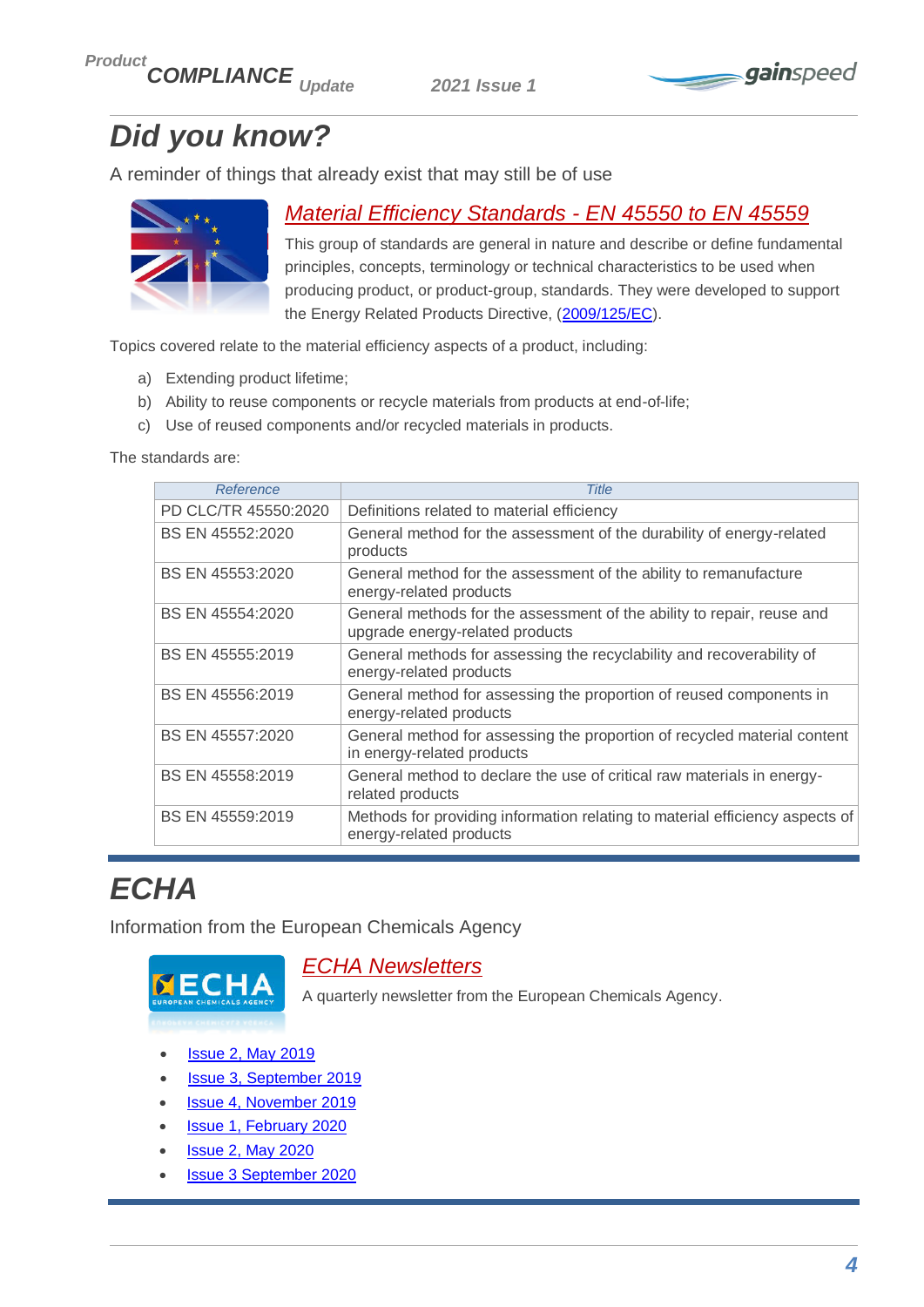

# <span id="page-4-0"></span>*Brexit*



## <span id="page-4-1"></span>*UKCA Statutory Instruments – how many amendments??*

There have been many amendments to UK Statutory Instruments to implement changes necessary for Brexit. Below are two categories of UK legislation that have been changed and will affect us:

*Product Safety and Metrology Legislation*

- **[The Supply of Machinery \(Safety\) Regulations 2008](http://www.legislation.gov.uk/uksi/2008/1597/pdfs/uksi_20081597_en.pdf)**
- **[The Electromagnetic Compatibility Regulations 2016](https://www.legislation.gov.uk/uksi/2016/1091/pdfs/uksi_20161091_en.pdf)**
- **[The Electrical Equipment \(Safety\) Regulations 2016](http://www.legislation.gov.uk/uksi/2016/1101/pdfs/uksi_20161101_en.pdf)**
- **[The Radio Equipment Regulations 2017](http://www.legislation.gov.uk/uksi/2017/1206/pdfs/uksi_20171206_en.pdf)**

Are amended by:

• **The Product Safety and Metrology etc (Amendment etc) (EU Exit) Regulations 2019 [\(SI](https://www.legislation.gov.uk/uksi/2019/696/contents)  [2019/696\)](https://www.legislation.gov.uk/uksi/2019/696/contents)**,

(This was the big one, (620 pages), addressing the main changes needed to extract all references to the EU and EU organisations from the UK legislation), as amended by:

- **the Product Safety, Metrology and Mutual Recognition Agreement (Amendment) (EU Exit) Regulations 2019 [\(SI 2019/1246\)](https://www.legislation.gov.uk/uksi/2019/1246/contents/made)**, (amongst other things this re-added recognition of Switzerland alongside the EU and EFTA)
- **the Product Safety and Metrology etc. (Amendment to Extent and Meaning of Market) (EU Exit) Regulations 2020 [\(SI 2020/676\)](https://www.legislation.gov.uk/uksi/2020/676/made)**, (correcting references: "EU market" to "market of Great Britain", and "United Kingdom market" to "market of Great Britain")
- **the Product Safety and Metrology (Amendment) (EU Exit) Regulations 2020 [\(SI](https://www.legislation.gov.uk/uksi/2020/852/made)  [2020/852\)](https://www.legislation.gov.uk/uksi/2020/852/made)**

(clarification where "exit day" is replaced by "IP completion day")

• **the Product Safety and Metrology etc. (Amendment etc.) (UK(NI) Indication) (EU Exit) Regulations 2020 [\(SI 2020/1460\)](https://www.legislation.gov.uk/uksi/2020/1460/made)** (introducing the UKNI mark, and use of UK notified bodies)

#### *REACH Legislation*

• **[The REACH Enforcement Regulations 2008](http://www.legislation.gov.uk/uksi/2008/2852/pdfs/uksi_20082852_en.pdf)**

Is amended by

- **The REACH etc. (Amendment etc.) (EU Exit) Regulations 2019 [\(SI 2019/758\)](http://www.legislation.gov.uk/uksi/2019/758/pdfs/uksi_20190758_en.pdf)** (the main changes needed to extract all references to the EU from the UK legislation)
- **The REACH etc. (Amendment etc.) (EU Exit) (No. 2) Regulations 2019 [\(SI 2019/858\)](http://www.legislation.gov.uk/uksi/2019/858/pdfs/uksi_20190858_en.pdf)** (minor amendments)
- **The REACH etc. (Amendment etc.) (EU Exit) (No. 3) Regulations 2019 [\(SI 2019/1144\)](http://www.legislation.gov.uk/uksi/2019/1144/pdfs/uksi_20191144_en.pdf)** (amending fixed date deadlines so that they are, instead, relative to exit day)
- **The REACH etc. (Amendment etc.) (EU Exit) Regulations 2020 [\(SI 2020/1577\)](https://www.legislation.gov.uk/uksi/2020/1577/pdfs/uksi_20201577_en.pdf)** (correcting references to "United Kingdom" to "Great Britain", and recognising the NI Protocol)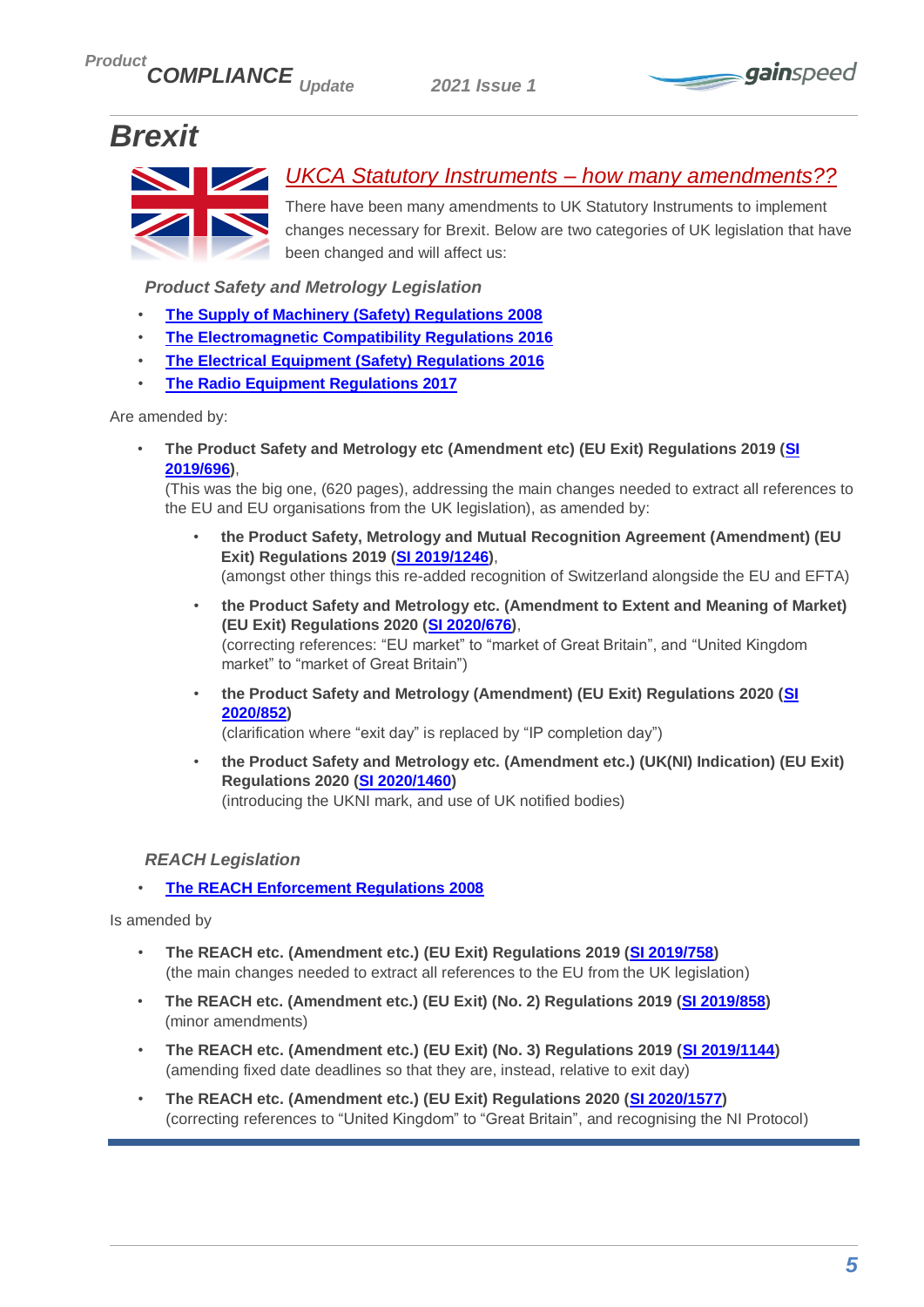*Product COMPLIANCE Update 2021 Issue 1*



# <span id="page-5-0"></span>*New Standards*



National and international standards of interest, published or started development, notified in recent months by BSI in their publication "Update Standards".

# <span id="page-5-1"></span>*November 2020*

| BS EN 55016-1-5:2015 +<br>A1:2017 | Specification for radio disturbance and immunity measuring apparatus and<br>methods. Radio disturbance and immunity measuring apparatus. Antenna<br>calibration sites and reference test sites for 5 MHz to 18 GHz |
|-----------------------------------|--------------------------------------------------------------------------------------------------------------------------------------------------------------------------------------------------------------------|
| BS EN 55016-2-1:2014 +<br>A1:2017 | Specification for radio disturbance and immunity measuring apparatus and<br>methods. Methods of measurement of disturbances and immunity. Conducted<br>disturbance measurements                                    |

## <span id="page-5-2"></span>*December 2020*

| BS IEC/IEEE 62209-1528 :<br>2020  | Measurement procedure for the assessment of specific absorption rate of<br>human exposure to radio frequency fields from hand-held and body-mounted<br>wireless communication devices. Human models, instrumentation, and<br>procedures (Frequency range of 4 MHz to 10 GHz) |
|-----------------------------------|------------------------------------------------------------------------------------------------------------------------------------------------------------------------------------------------------------------------------------------------------------------------------|
| BS IEC/IEEE 62704-3:2017          | Determining the peak spatial-average specific absorption rate (SAR) in the<br>human body from wireless communications devices, 30 MHz to 6 GHz. Specific<br>requirements for using the finite difference time domain (FDTD) method for<br>SAR calculations of mobile phones  |
| BS EN ISO 14040:2006 +<br>A1:2020 | Environmental management. Life cycle assessment. Principles and framework                                                                                                                                                                                                    |

## <span id="page-5-3"></span>*January 2021*

| BS 8950:2020             | Social value. Understanding and enhancing. Guide                                                        |
|--------------------------|---------------------------------------------------------------------------------------------------------|
| <b>BS ISO 56005:2020</b> | Innovation management. Tools and methods for intellectual property<br>management. Guidance              |
|                          | BS EN 55032:2015+A1:2020   Electromagnetic compatibility of multimedia equipment. Emission requirements |

# <span id="page-5-4"></span>*February 2021*

| BS EN 55032:2015+A1:2020<br>Ex Comm | Expert Commentary for BS EN 55032:2015+A1:2020. Electromagnetic<br>compatibility of multimedia equipment. Emission Requirements |
|-------------------------------------|---------------------------------------------------------------------------------------------------------------------------------|
| BS ISO 14009:2020                   | Environmental management systems. Guidelines for incorporating material<br>circulation in design and development                |
| PD CLC/TR 45550:2020                | Definitions related to material efficiency                                                                                      |
| PD ISO/PAS 45005:2020               | Occupational health and safety management. General guidelines for safe<br>working during the COVID-19 pandemic                  |